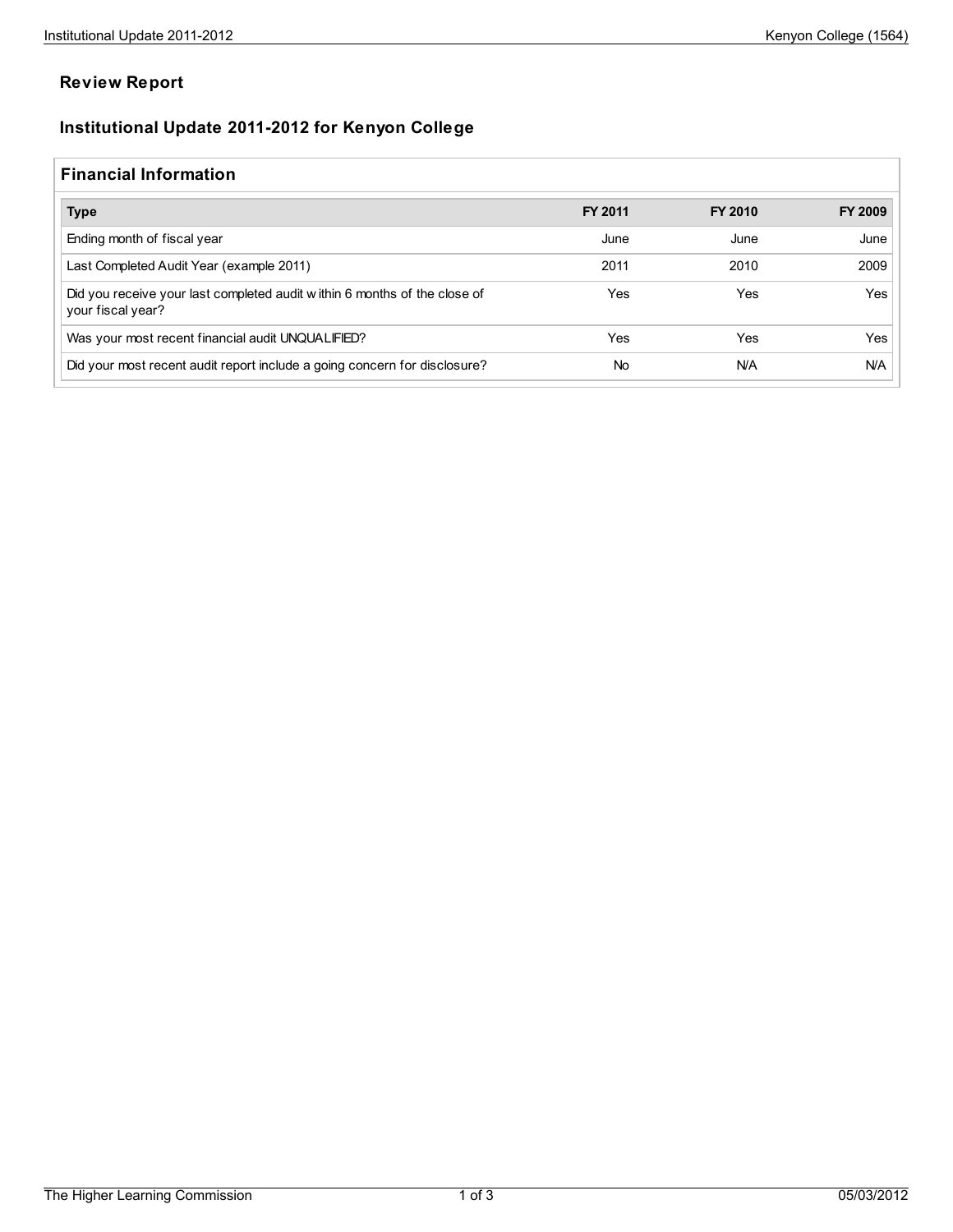# **Composite Financial Index**

|                                                                           |           | FY 2011              |            |    |            | <b>FY</b><br>2010    |            |    |            | <b>FY</b><br>2009    |            |         |            |
|---------------------------------------------------------------------------|-----------|----------------------|------------|----|------------|----------------------|------------|----|------------|----------------------|------------|---------|------------|
| <b>Primary Reserve Ratio Calculation</b>                                  |           | Data                 | <b>Str</b> | Wt | <b>CFI</b> | Data                 | <b>Str</b> | Wt | <b>CFI</b> | <b>Data</b>          | <b>Str</b> | Wt      | <b>CFI</b> |
| Unrestricted net assets                                                   |           | 249,693              |            |    |            | 206,435              |            |    |            | 189,365              |            |         |            |
| Temporarily restricted net assets                                         | $\ddot{}$ | 36,387               |            |    |            | 44,174               |            |    |            | 54,295               |            |         |            |
| Annuities, term endow ments & life income funds<br>temporarily restricted |           | 2,241                |            |    |            | 2,423                |            |    |            | 2,423                |            |         |            |
| Intangible assets                                                         |           | 0                    |            |    |            | $\pmb{0}$            |            |    |            | 0                    |            |         |            |
| Net property and equipment                                                |           | $-221,274$           |            |    |            | 207,617              |            |    |            | 205,706              |            |         |            |
| All debt obtained for long-term purposes                                  |           | + 188,218            |            |    |            | 188,897              |            |    |            | 176,175              |            |         |            |
| Post-employment & retirement liabilities                                  | +         | 4,764                |            |    |            | 4,581                |            |    |            | 4,131                |            |         |            |
| Unsecured related-party receivables                                       |           | 4,501                |            |    |            | 16,864               |            |    |            | 15,146               |            |         |            |
| <b>Expendable Net Assets sub-total</b>                                    |           | 251,046              |            |    |            | 217,183              |            |    |            | 200,691              |            |         |            |
| Total unrestricted expenses                                               |           | 88,577               |            |    |            | 89,999               |            |    |            | 159,513              |            |         |            |
| Primary reserve ratio /                                                   |           | 2.834 3.00 0.40 1.20 |            |    |            | 2.413 3.00 0.40 1.20 |            |    |            | 1.258 3.00 0.40 1.20 |            |         |            |
| <b>Equity Ratio Calculation</b>                                           |           |                      |            |    |            |                      |            |    |            |                      |            |         |            |
| Net assets (unrest + temp + permanent)                                    |           | 425,873              |            |    |            | 382,737              |            |    |            | 364,651              |            |         |            |
| Intangible assets                                                         |           | 0                    |            |    |            | $\mathbf 0$          |            |    |            | 0                    |            |         |            |
| Unsecured related-party receivables (from Primary<br>Reserve Ratio)       |           | 4,501                |            |    |            | 16,864               |            |    |            | 15,146               |            |         |            |
| <b>Modified Net Assets sub-total</b>                                      |           | 421,372              |            |    |            | 365,873              |            |    |            | 349,505              |            |         |            |
| <b>Total Assets</b>                                                       |           | 645,262              |            |    |            | 599,206              |            |    |            | 565,709              |            |         |            |
| Unsecured related-party receivables (from Primary<br>Reserve Ratio)       |           | 4,501                |            |    |            | 16,864               |            |    |            | 15,146               |            |         |            |
| Intangible assets (from above)                                            |           | 0                    |            |    |            | 0                    |            |    |            | 0                    |            |         |            |
| <b>Modified Assests sub-total</b>                                         |           | 640,761              |            |    |            | 582,342              |            |    |            | 550,563              |            |         |            |
| Equity ratio /                                                            |           | 0.658 3.00 0.40 1.20 |            |    |            | 0.628 3.00 0.40 1.20 |            |    |            | 0.635 3.00 0.40 1.20 |            |         |            |
| Net Income ratio calculation                                              |           |                      |            |    |            |                      |            |    |            |                      |            |         |            |
| Change in unrestricted net assets                                         |           | 43,258               |            |    |            | 17,071               |            |    |            | $-61,178$            |            |         |            |
| Total unrestricted revenue                                                |           | 131,835              |            |    |            | 107,069              |            |    |            | 98,335               |            |         |            |
| Net Income ratio                                                          | $\prime$  | 0.328 3.00 0.20 0.60 |            |    |            | 0.159 3.00 0.20 0.60 |            |    |            | $-0.622$             | 1.00       | $-0.20$ | 0.20       |
| <b>Total-Composite Financial Indicator Score</b><br>(CFI)                 |           |                      |            |    | 3.0        |                      |            |    | 3.0        |                      |            |         | $2.2\,$    |
| <b>Comments</b>                                                           |           |                      |            |    |            |                      |            |    |            |                      |            |         |            |
| 2011: None                                                                |           |                      |            |    |            |                      |            |    |            |                      |            |         |            |
| 2010: None                                                                |           |                      |            |    |            |                      |            |    |            |                      |            |         |            |
|                                                                           |           |                      |            |    |            |                      |            |    |            |                      |            |         |            |
| 2009: None                                                                |           |                      |            |    |            |                      |            |    |            |                      |            |         |            |